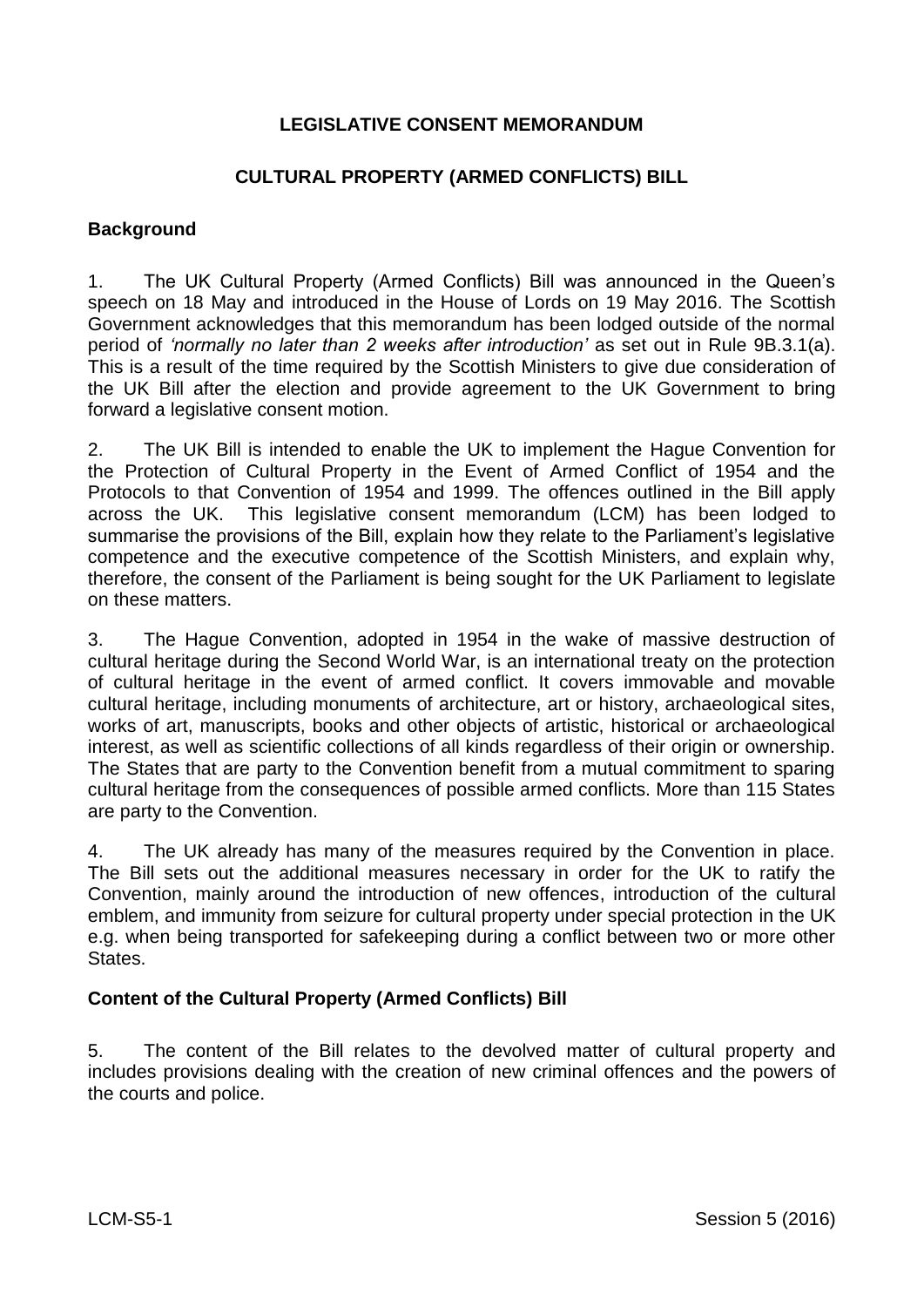# *New offence of serious breach of the Second Protocol*

6. Article 15(1) of the Second Protocol lists five acts which constitute offences when committed intentionally and in violation of the Convention. Article 15(2) of the Second Protocol requires parties to establish those acts as criminal offences under their domestic law. The relevant acts are:

- Making cultural property under enhanced protection the object of attack;
- Using cultural property under enhanced protection or its immediate surroundings in support of military action;
- Extensive destruction or appropriation of cultural property protected under the Convention and the 1999 Protocol;
- Making cultural property protected under the convention and the 1999 Protocol the object of attack;
- Theft, pillage or misappropriation of, or acts of vandalism directed against cultural property protected under the Convention.

7. The behaviour which article 15(1)(a) and (d) seeks to criminalise (making cultural property the object of attack) is partially covered by existing offences under section 1(1) of the Geneva Conventions Act 1957, section 51 of the International Criminal Court Act 2001, and section 1 of the International Criminal Court (Scotland) Act 2001. However, neither offence is sufficient for the following reasons:

- in neither case is the definition of the property protected sufficient to encompass attacks directed at all forms of cultural property, as defined in Article 1 of the Hague Convention;
- the offences are more restricted than the offences under Article 15(1) of the Second Protocol.

There is no equivalent offence for Article 15(1)(b) of the Second Protocol (using cultural property under enhanced protection in support of military action).

8. A breach of Article 8(2)(b)(xiii) (destroying or seizing the enemy's property unless such destruction or seizure be imperatively demanded by the necessities of war) of the International Criminal Court Statute is a criminal offence under section 51 of the International Criminal Court Act 2001, and section 1 of the International Criminal Court (Scotland) Act 2001. These offences, though not specifically directed at cultural property would cover the behaviour criminalised under Article 15(1)(c). However, the offences do not apply in relation to non-international conflicts; and the jurisdiction we have taken to prosecute this offence is not sufficiently wide to meet our obligations under Article 16 of the Second Protocol.

9. There are also a number of existing offences in domestic law which could be used to prosecute the behaviour covered by Article 15(1)(e). However, jurisdiction to prosecute United Kingdom nationals for the existing domestic offences committed outside the United Kingdom only applies where they are subject to military discipline, or in the service of the Crown and acting (or purporting to act) in the course of their employment. This is not sufficient even to satisfy the more limited jurisdictional requirements for this offence. For example, it would not enable the United Kingdom to prosecute a United Kingdom national,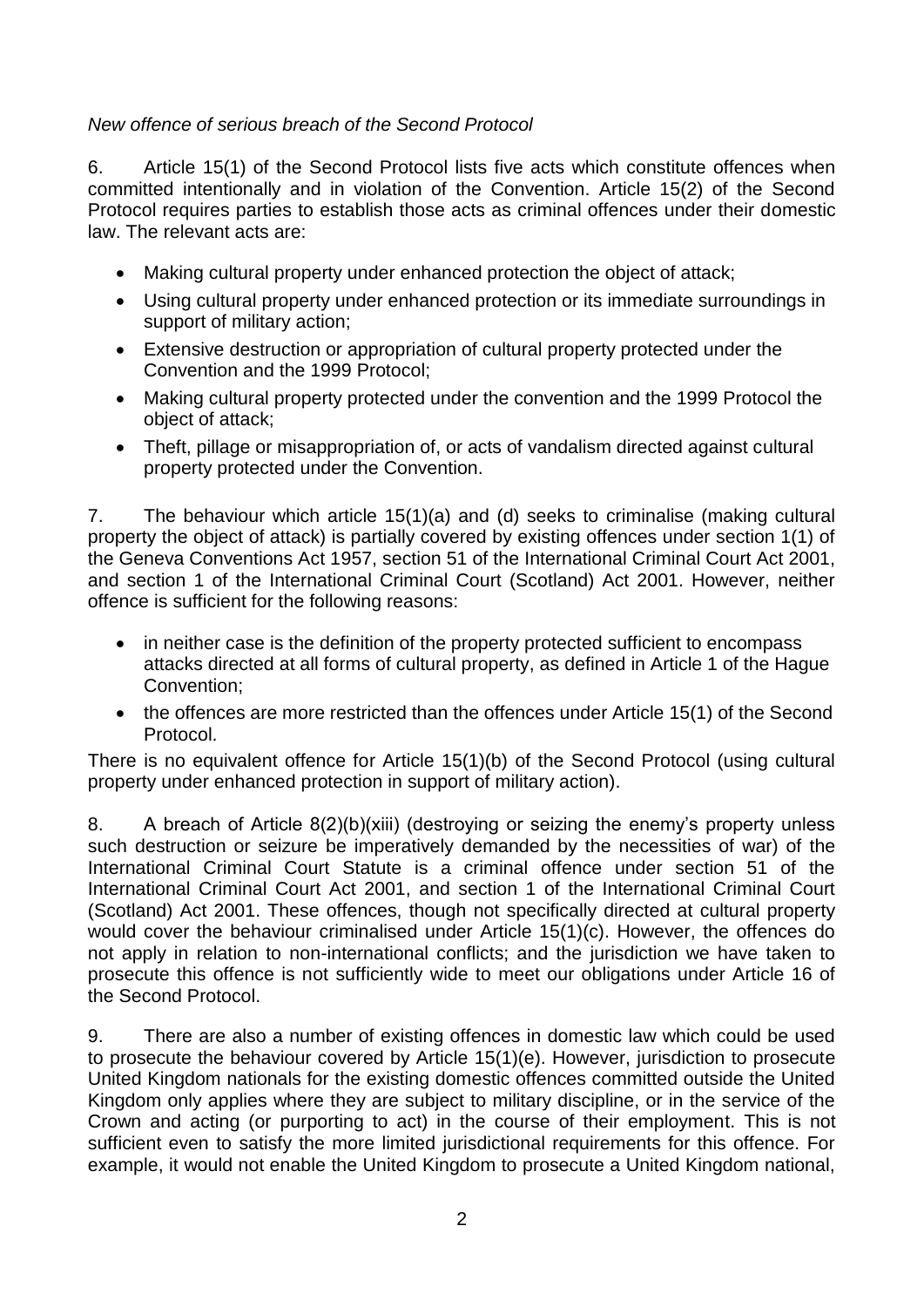in the context of an armed conflict which is taking place in a state that is a Party to the Convention, for the intentional vandalism of cultural property done in a personal capacity.

10. Clause 3 creates a new offence of 'Serious Breach of the Second Protocol.' Subsection (1) creates a new criminal offence, a serious breach of the Second Protocol, which is committed where a person intentionally does an act listed in Article 15(1) of the Second Protocol knowing that the property to which the act relates is cultural property.

11. Subsection (1b)(b) stipulates that the act concerned must violate the Convention or the Second Protocol. It is therefore necessary to identify how the act set out at Article 15(1) violates the Convention or Second Protocol. For example, if the military forces of a Party to the Convention were to make cultural property protected by the Convention and Second Protocol the object of an attack, this would constitute a violation of the obligation in Article 4(1) of the Convention to refrain from any act of hostility against such property. In contrast, the same act would not constitute such a violation if the obligation in Article 4(1) was waived on the basis of military imperative as permitted by Article 4(2). Acts will not be covered if they occur in peacetime – relevant provisions of the Convention and the Second Protocol apply in the event of war or armed conflict between two or more Parties or an occupation of the territory of a Party as well as in the event of armed conflicts "not of an international character" occurring within the territory of one of the Parties.

12. Articles 15(1)(a) and (b) of the Second Protocol set out offences against cultural property under "enhanced protection". The Second Protocol sets out a system whereby cultural property in countries which are parties to the Second Protocol can be granted enhanced protection. Such protection is only granted to cultural property which is "of the greatest importance for humanity". Enhanced protection status is very rare; there are currently only 10 pieces of cultural property that have received enhanced protection worldwide and they are all World Heritage Sites. Article 12 of the Second Protocol obliges the Parties to a conflict to refrain from making cultural property under enhanced protection "the object of attack or from any use of the property or its immediate surroundings in support of military action." The threshold for receiving enhanced protection is very high and therefore it is unlikely that such offences will in practice be committed.

13. Articles 15(1)(c) and (d) deal with offences against cultural property which is protected by both the Convention and the Second Protocol. Damage to cultural property in a country which is not a Party to both the Convention and the Second Protocol will not be covered by these offences.

14. Article 15(1)(e) covers theft, pillage or misappropriation of, or acts of vandalism directed against, cultural property protected under the Convention. This offence is the most likely to be prosecuted of the five Article 15 offences since it will apply to offences against cultural property committed in the many countries which have ratified the Convention regardless of whether they are also Parties to the Second Protocol.

15. Action taken by the armed forces of a country which is not a party to the Convention or the Second Protocol, and is not therefore bound by the obligations set out in the Convention and the Protocol, will not amount to an offence under this clause, since the requirement under Article 15 that there must be a violation of the Convention or the Second Protocol will not be satisfied. Article 16(2)(b) of the Second Protocol makes it clear that members of the armed forces and nationals of a State which is not a Party to that Protocol do not incur individual criminal responsibility by virtue of the Second Protocol unless they are serving in the armed forces of a State which is a Party to the Protocol.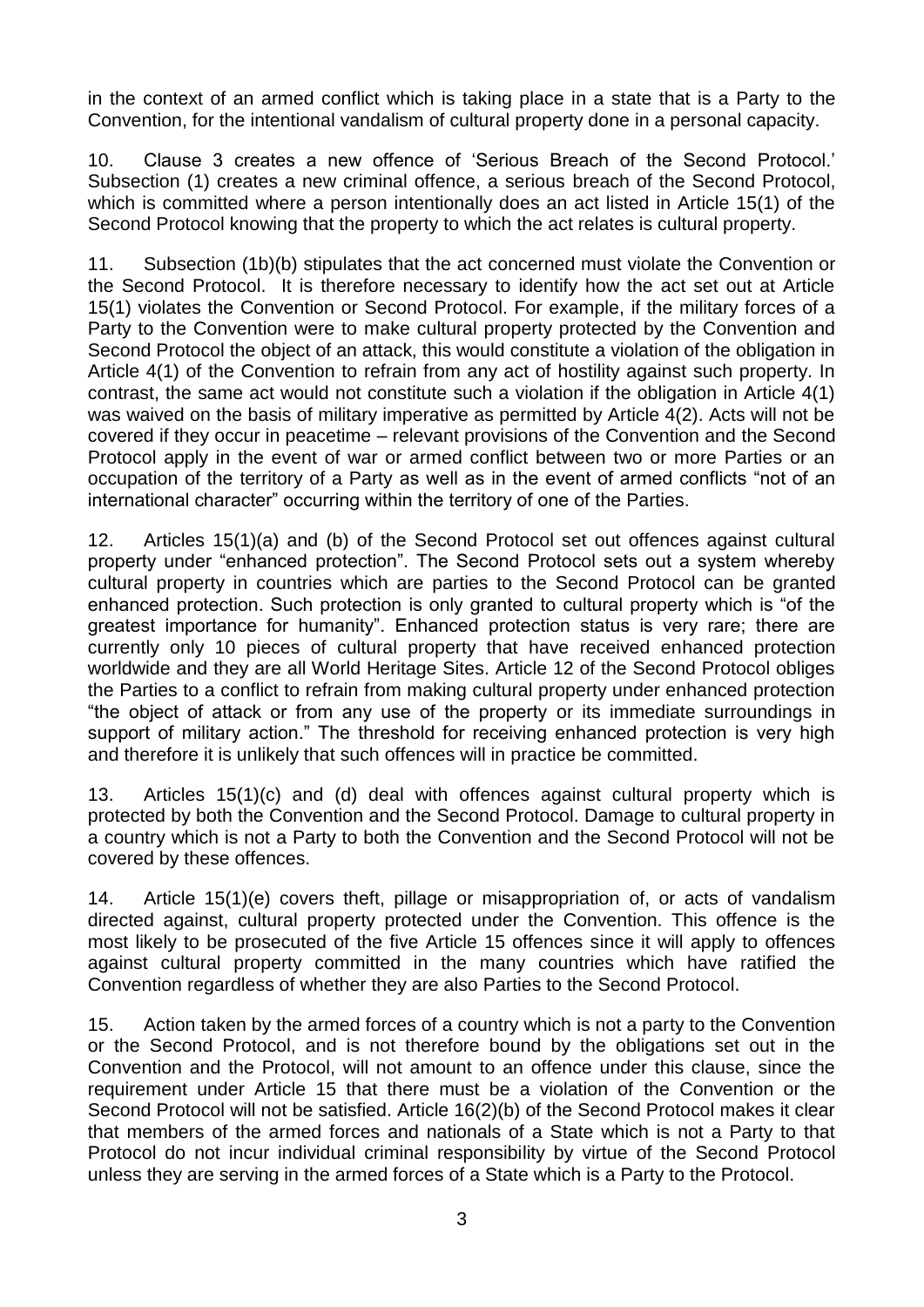16. The remaining subsections of this clause make provisions about jurisdiction making it clear that for each of the offences described in Article 15(1) of the Second Protocol, the act can take place within the United Kingdom or in another country and that both UK and non-UK nationals can be prosecuted for a serious breach of the Second Protocol in relation to the acts set out at Article 15(1)(a)-(c). In contrast, subsection (4) provides that in relation to the acts set out at Article 15(1)(d)-(e), which are considered less serious, the criminal offence can only be committed by a UK national or a person subject to UK service jurisdiction.

# *New offence of unauthorised use of the cultural emblem*

17. Article 16 of the Convention describes the distinctive emblem of the Convention. Article 17 sets out conditions for its use, and provides that any other uses shall be forbidden. Although perfidious use of the cultural emblem is a grave breach of the Protocol 1 Additional to the Geneva Conventions 1977, forbidden uses of the cultural emblem under the Convention would not in most cases be considered to be "perfidious". The Hague Convention also has a broader application in that it applies in the event of an armed conflict not of an international character within the territory of one of the High Contracting Parties. Legislation is therefore needed to implement the obligation under Article 17 of the Convention to ensure that the emblem is not abused.

18. Clause 9 creates a new offence of unauthorised use of the cultural emblem. This implements the obligation under Article 17 of the Convention to prevent use of the emblem except as authorised by the Convention. It is also an offence to use another design which is capable of being mistaken for the emblem because it so closely resembles it. The offence is punishable by a fine, and proceedings may only be brought with the consent of the Director of Public Prosecutions in England and Wales, or, in Northern Ireland, the Director of Public Prosecutions for Northern Ireland. No consent requirement is made in relation to Scotland as the position of the Lord Advocate as master of the instance in relation to all prosecutions in Scotland means that such provision is unnecessary. The other clauses in this Part of the Bill set out authorised uses of the cultural emblem; establish the Scottish Ministers as the 'appropriate national authority' for the purposes of permitting particular uses of the cultural emblem; establish three defences for unauthorised use of the emblem; and forfeiture provisions relating to articles in respect of which the offence was committed.

19. In respect of authorisation of the use of the cultural emblem by the Scottish Ministers as the appropriate national authority, any guidance necessary will be developed in consultation with key stakeholders and in line with the other UK administrations.

#### *New offence of dealing in unlawfully exported cultural property*

20. The Convention and Protocols also impose obligations on Occupying States and other Parties to take measures to suppress any illicit export of cultural property from occupied territory and return any cultural property protected by the Convention at the end of hostilities.

21. Under the First Protocol, the United Kingdom is under an obligation to take cultural property which has been exported from occupied territory and imported into the United Kingdom into its custody, and to return that property to the competent authorities at the close of hostilities. Further, under Article 21 of the Second Protocol, the United Kingdom must take measures to suppress any illicit export, other removal or transfer of ownership of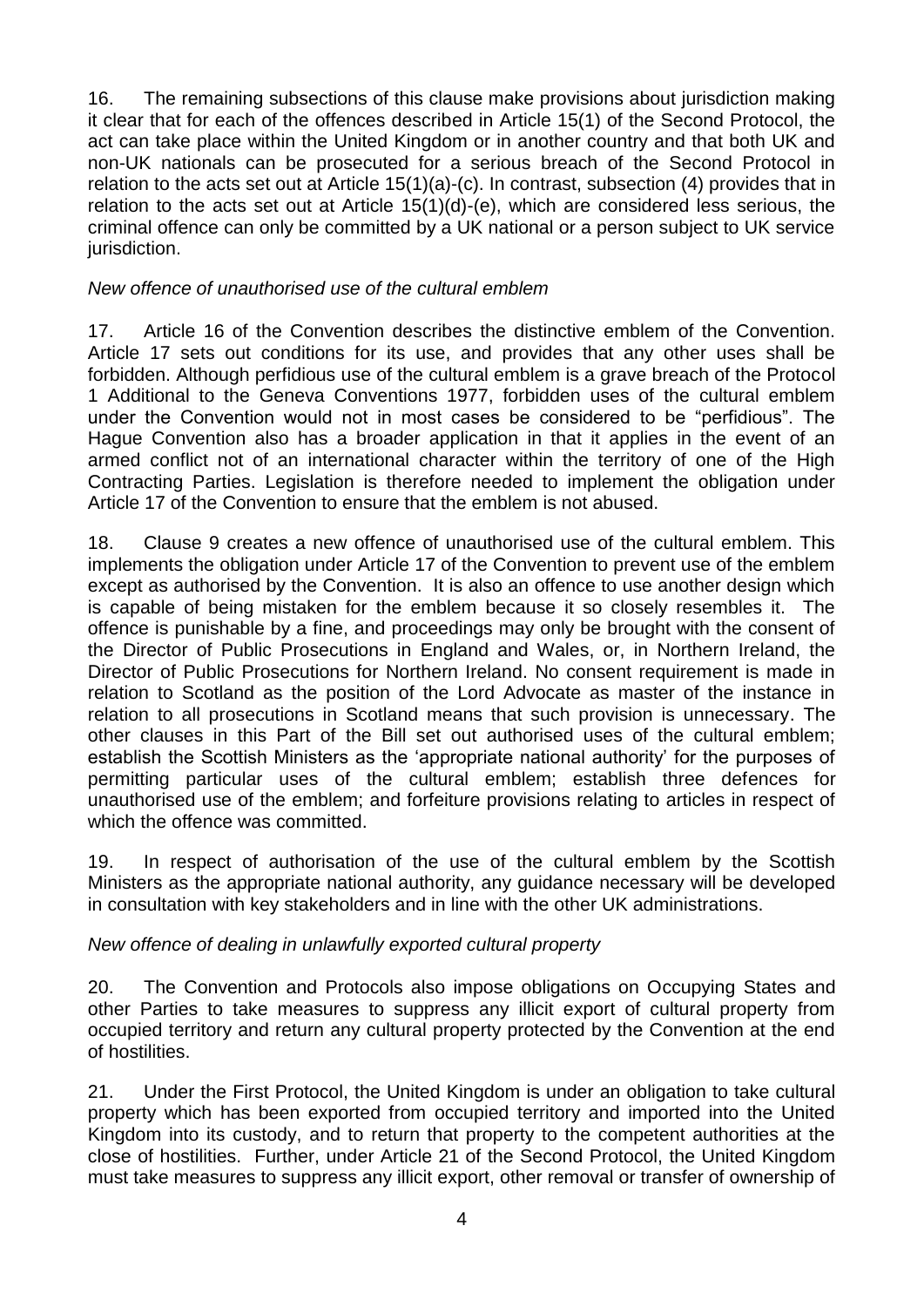cultural property from occupied territory in violation of the Convention or the Second Protocol. This Part of the Bill is intended to enable the government to implement those obligations. Under Article 1 of the First Protocol all export of cultural property from occupied territory is prohibited.

22. There is existing UK legislation in this field such as the Return of Cultural Objects Regulations 1994 (as amended), the Dealing in Cultural Objects (Offences) Act 2003 and the Iraq and Syria Sanctions orders. However, these are not sufficient to enable the UK to comply fully with its obligations under the Convention and Protocols, due to differences in application and scope.

23. Article 14 of the Convention requires Parties to give immunity from "seizure, placing in prize, or capture" to any cultural property which is protected under Articles 12 (Transport under special protection) or 13 (Transport in urgent cases), and to the means of transport exclusively engaged in transferring protected cultural property. Although some property and transport would already be covered by existing legislation, such as the State Immunity Act 1978 and the Diplomatic Privileges Act 1964, these only apply to state owned property, so legislation is needed to ensure that cultural property and transport is afforded the necessary protection whilst it is in the UK.

24. Clause 17 of the Bill therefore establishes an offence of dealing in unlawfully exported cultural property, which makes it an offence to deal in cultural property which has been unlawfully exported from occupied territory after commencement of the Convention, if the perpetrator either knew or had reason to suspect that the cultural property concerned had been unlawfully exported. An offence is only committed where the property is imported into the United Kingdom after commencement.

25. A dealer does not commit an offence under this clause if, for example, they take temporary possession of a cultural object to enable them to carry out due diligence, or provide a valuation, only for them to discover that it has been unlawfully exported from an occupied territory. In such a scenario, the dealer could not be said to have 'acquired' the object, and therefore no dealing has taken place. In order to commit an offence in this context, a dealer would have to both "acquire" the object i.e. buy, hire, borrow or accept, and do so knowing, or having reason to suspect that it is unlawfully exported cultural property.

26. Other subsections in this clause:

- define 'dealing,' identifying each of the activities which may result in the commission of an offence;
- provide for prosecution in cases where a person may not have directly dealt with the unlawfully exported cultural property themselves, e.g. where an antiquities dealer Y makes arrangements for a statue to be sold at auction, knowing that it is unlawfully exported cultural property, Y will be guilty of an offence, even if he or she does not actually "acquire" or "dispose" of the statue at any point themselves;
- provide that the offence is triable either on indictment or on summary conviction; and
- set out the maximum penalties.

27. Clause 18 of the Bill establishes arrangements for the courts to make an order, where a person has been convicted of the offence of dealing with unlawfully exported cultural property, requiring the forfeiture of that property, and to allow the courts to make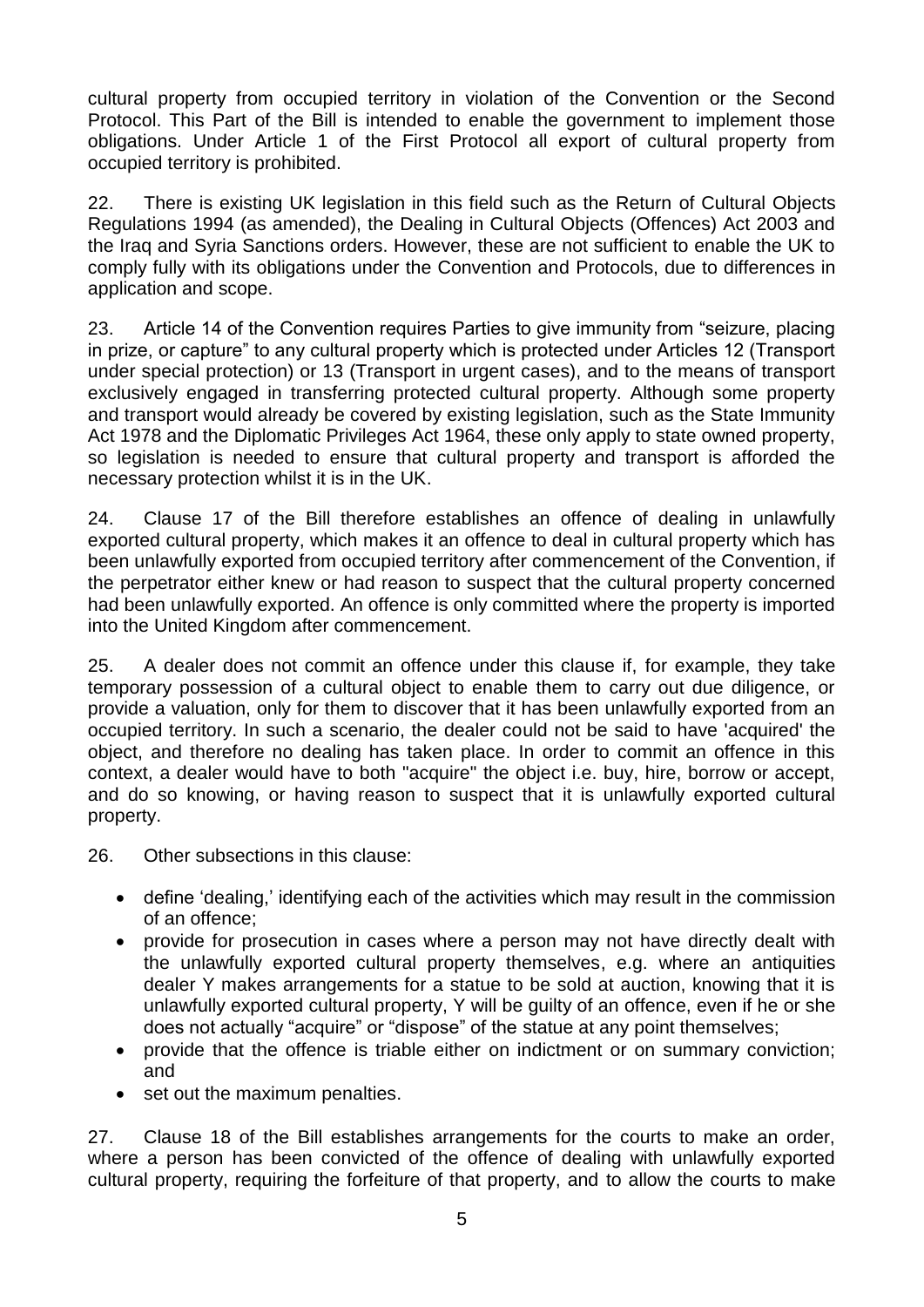further provision for its retention or disposal. The forfeiture provision is required in order for the United Kingdom to comply with its obligation to take into its custody cultural property imported into its territory either directly or indirectly from any occupied territory.

28. Clauses 19-27 make provision for the forfeiture of unlawfully exported cultural property otherwise than in connection with an offence in line with Article 2 of the First Protocol.

29. Cultural property is liable to forfeiture, provided that it has been imported into the United Kingdom after clause 19 comes into force. Forfeiture orders can only be made if an application is made to the Court within four months of the day on which either the property is seized under clause 23, or an order made for the retention of the property under clause 24.

30. Clause 21 provides that a court may decide to only make a forfeiture order under clause 20 if compensation is paid. This enables the court to protect the interests of a person who acquires cultural property in good faith not knowing that it was unlawfully exported from occupied territory. The court does not have power to order the payment of compensation itself. Compensation may be paid by the authorities which are seeking the return of the cultural property in question, or by the Secretary of State. If the compensation due has not been paid within four months of the date on which the forfeiture order was made, the order ceases to have any effect.

31. Clause 22 gives the court power to make an interim order for the safekeeping of property which is or may be the subject of an application for a forfeiture order. For example, where cultural property is in a fragile condition and requires work to stabilise it, the court would be able to order that it should be transferred to the custody of a museum for the necessary conservation work to be carried out.

32. Clause 23 ensures that the police may apply to a sheriff for a warrant authorising a constable to enter the premises identified in the warrant in order to search for cultural property which has been unlawfully exported from an occupied territory and, where such property is discovered as a result of the search, to seize it. The police must be able to demonstrate to the sheriff that there are reasonable grounds for believing that such cultural property is situated in the premises in question. The issue of a warrant under this clause is subject to the safeguards set out in section 15 of the Police and Criminal Evidence Act 1984. Once cultural property has been seized under this provision, it must be retained by the police until either a forfeiture order is made or the property is returned or disposed of.

33. Clause 25 gives a sheriff the power to authorise the continued retention of property which was originally seized in connection with the investigation or prosecution of the offence of dealing in unlawfully exported cultural property, on the application of a constable. This may happen, for example, where cultural property was originally seized as evidence in relation to an offence of dealing in unlawfully exported cultural property, but either it is decided that no criminal proceedings should be brought, or any criminal proceedings brought result in the acquittal of the accused, so that the power under which the police originally seized that property no longer applies.

34. Clause 26 deals with property seized in connection with investigation or prosecution of the "dealing" offence under clause 17 and which is not being held by the police. An example of this scenario would be if an object had been sent to a museum for expert advice on its provenance. Once the object is no longer needed for the investigation or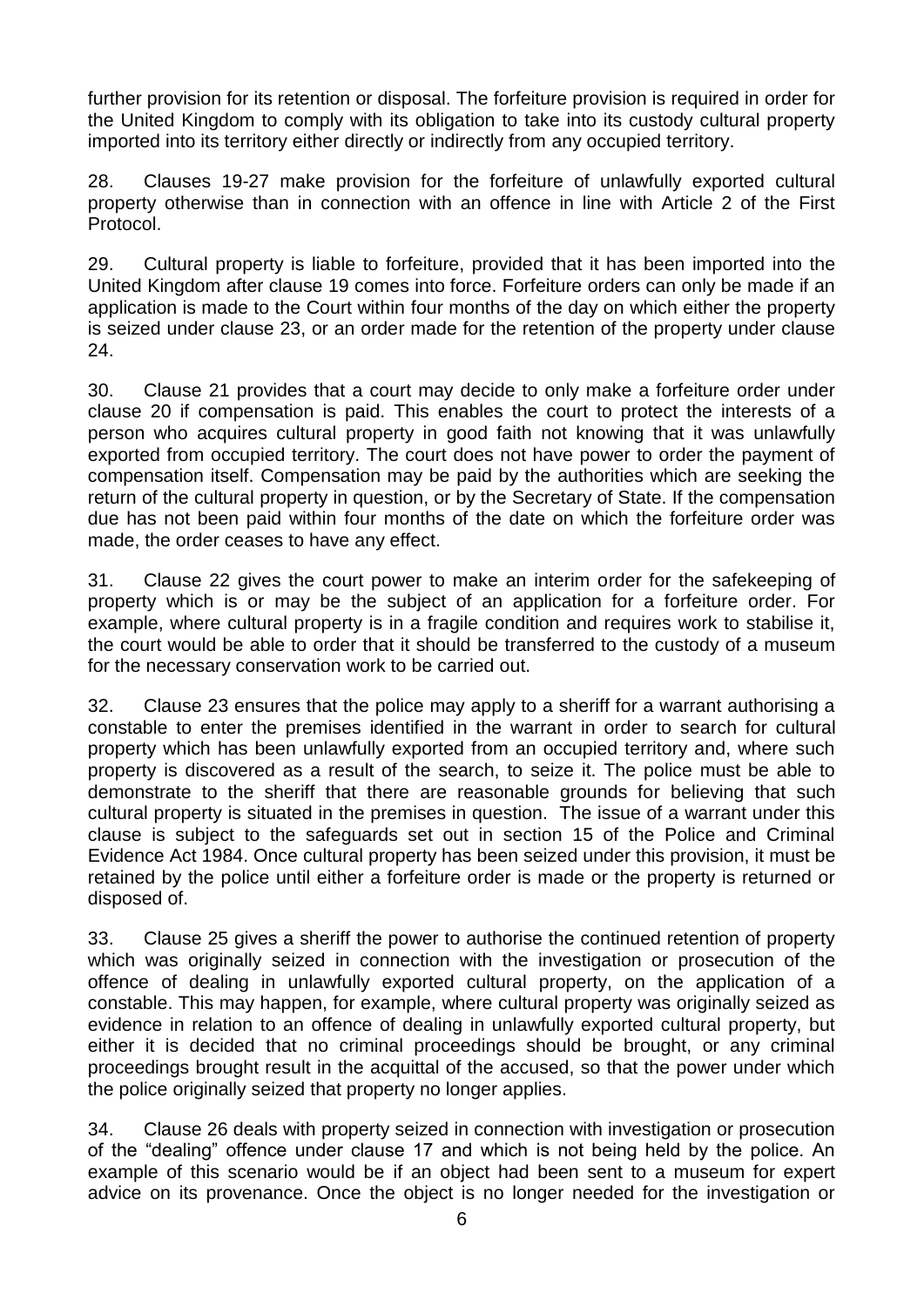prosecution of the clause 17 offence, it must be transferred to a constable as soon as is reasonably practicable (see subsection (2). The police can then make an application to retain the property pending forfeiture or return/disposal.

35. Clause 27 imposes a duty on the person who has custody of cultural property which has been seized to return it to the owner, as soon as reasonably practicable, once forfeiture is no longer being pursued. However if it has not been reasonably practicable to return the cultural property to its owner within a period of twelve months, then the person who has custody may dispose of it as they think appropriate.

36. Clause 29 provides that, if an offence under this Bill is committed because an officer of a company or partnership (e.g. private military contractors) agrees to the offence (e.g. looting of protected cultural property), or assists with its commission by failing to prevent it, then the officer will be guilty of an offence as well as the company or partnership.

37. Clause 30 makes clear that all the provisions contained in the Bill apply to the Crown. This means for instance that enforcement powers such as powers of entry apply to premises carried out or used by or on behalf of the Crown (e.g. to government offices).

# **Reasons for seeking a legislative consent motion**

38. The provisions of the Bill so far as relating to Scotland are within the legislative competence of the Scottish Parliament and Part 3 relates to the executive competence of the Scottish Ministers. It is for the UK Government to accede to an international instrument such as the Hague Convention. The same or similar standards will need to be applied across the UK. The UK Government's Bill contains all of the provisions which are necessary to enable implementation of the Convention in the UK and makes appropriate provision for Scotland.

#### **Consultation**

39. The draft Cultural Property (Armed Conflicts) Bill was published for public consultation by the Department for Culture, Media and Sport in 2007/08. The draft Bill received five written responses from individuals and organisations. These responses were largely duplicated in the nine written pieces of evidence given to the Culture Media and Sport (CMS) Committee of the UK Parliament during their pre-legislative scrutiny.

40. The UK Government received 13 comments and recommendations from the CMS Committee, based on both its own pre-legislation scrutiny and the public consultation, in relation to the draft Bill. The Committee stated that the draft Bill represented a 'major milestone' towards the ratification of the 1954 Hague Convention and that it strongly supported the Bill. The Government published its response to the Committee's recommendation in October 2008—

[\(https://www.gov.uk/government/uploads/system/uploads/attachment\\_data/file/243360/747](https://www.gov.uk/government/uploads/system/uploads/attachment_data/file/243360/7472.pdf) [2.pdf\)](https://www.gov.uk/government/uploads/system/uploads/attachment_data/file/243360/7472.pdf).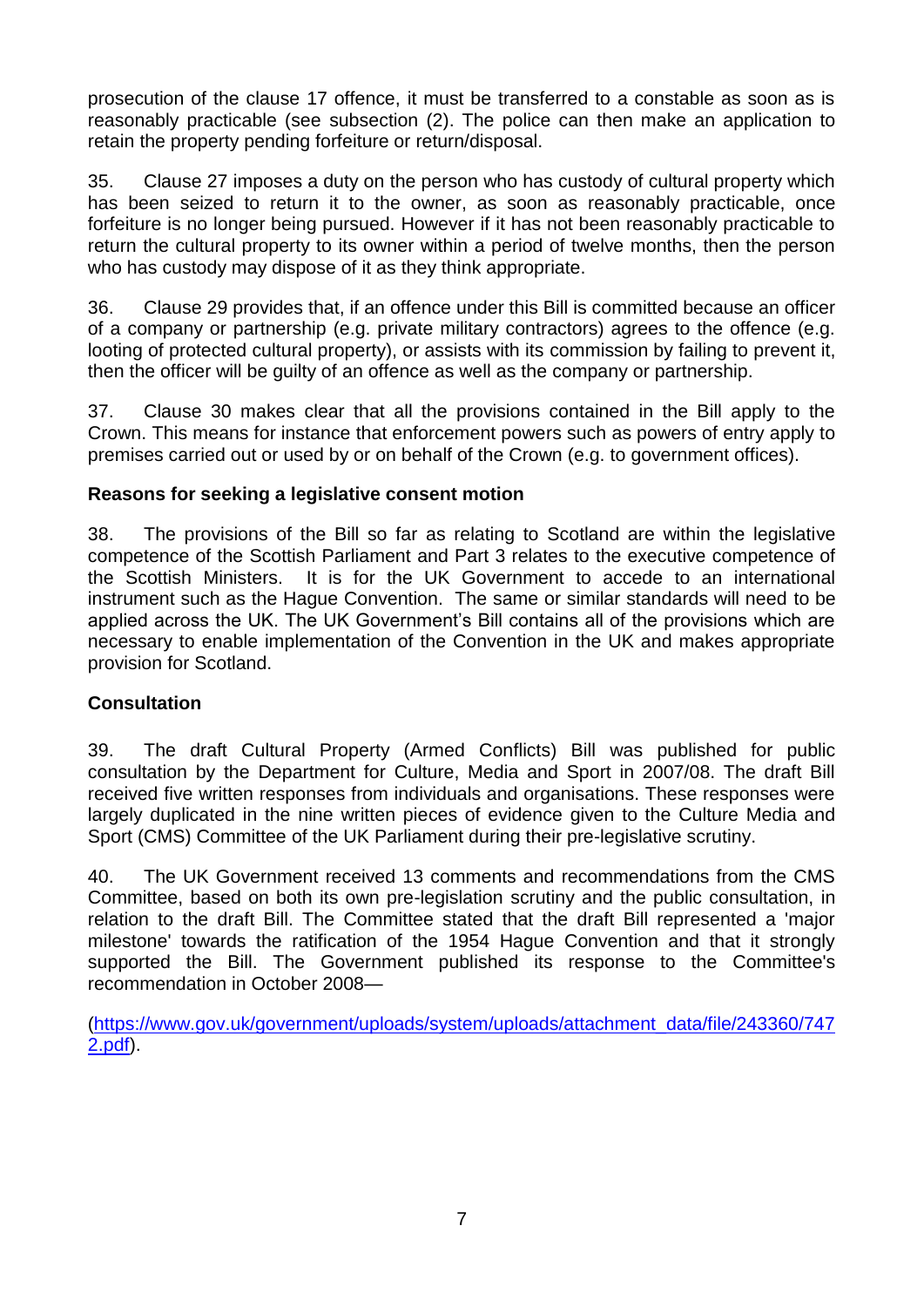# **Conclusion**

41. It is the view of the Scottish Government that it is in the interests of the Scottish people and good governance that the provisions outlined above should be considered by the UK Parliament. The draft motion, which will be lodged by the Cabinet Secretary for Culture, Tourism, and External Affairs, is:

―That the Parliament agrees that the Cultural Property (Armed Conflicts) Bill, introduced to the House of Lords on 19 May 2016, which provides for the introduction of measures to enable the ratification by the United Kingdom of the Hague Convention for the Protection of Cultural Property in the Event of Armed Conflict of 1954 and the Protocols to that Convention of 1954 and 1999 and which so far as applying to Scotland is within the legislative competence of the Scottish Parliament, should be considered by the UK Parliament."

**Scottish Government June 2016**